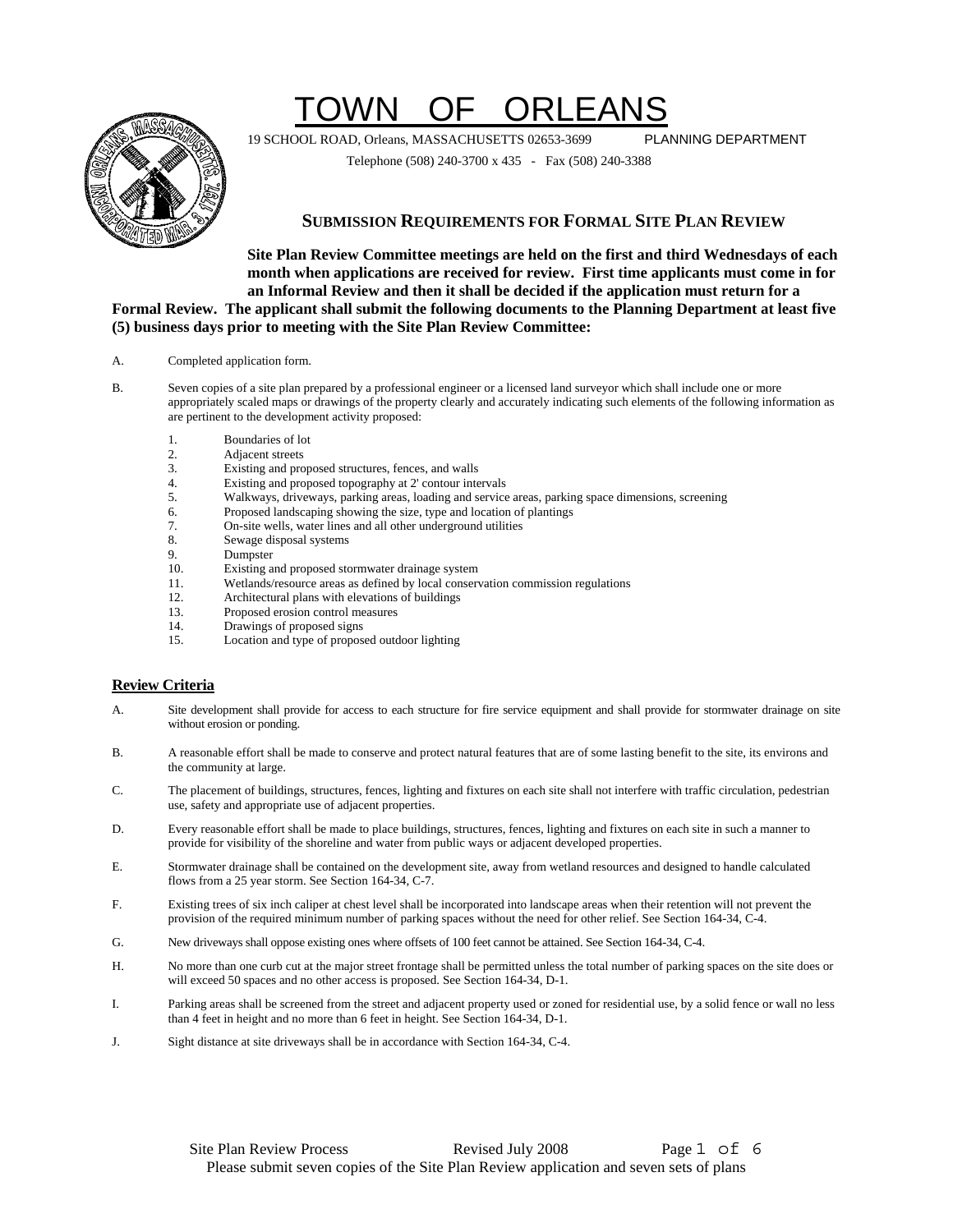

# Town of Orleans

**SITE PLAN REVIEW COMMITTEE**  19 School Road Orleans, Massachusetts 02653-3699 Telephone (508) 240-3700 x 435 Fax (508) 240-3388

# SITE PLAN REVIEW PROCESS

#### **INTRODUCTION**

The following paragraphs discuss and outline the Site Plan Review process. Please take the time to read this document and all of the attachments completely, questions about the site plan review process should be directed to the Building Commissioner or Town Planner.

#### **PURPOSE**

The Site Plan Review Committee was established to assist applicants with the many complex bylaws, rules, regulations, and guidelines governing development in the Town. The Committee will outline to applicants the specific sections of state laws and local bylaws, rules, regulations and explain what is legally required to get their project approved. The Site Plan Review Committee was established to save the applicant time by providing information in one location relative to the approval process.

#### **APPLICABILITY**

- 1. Any project that requires a special permit
- 2. Any new construction and any addition or alteration to existing structure which expands the gross floor area 1,000 square feet or more.
- 3. Any activity that will alter parking, if there is a total of twenty (20) or more existing spaces or ten (10) proposed spaces or alters egress therefore.
- 4. Any activity that would affect drainage, utilities, lighting or sewage disposal requirements.
- 5. Any change of use of an existing structure or land, except for a change of use of a structure to a single or two family dwelling or any use accessory thereto.

#### **SUBMISSION REQUIREMENTS**

The Site Plan Review Committee meets the first and third Wednesday of each month at 10:00 a.m. at the Town Hall. The applicant shall submit seven copies of the Site Plan Review application and proposed plans to the Planning Department by 12:00 p.m. on the Wednesday before a Site Plan Review Committee meeting.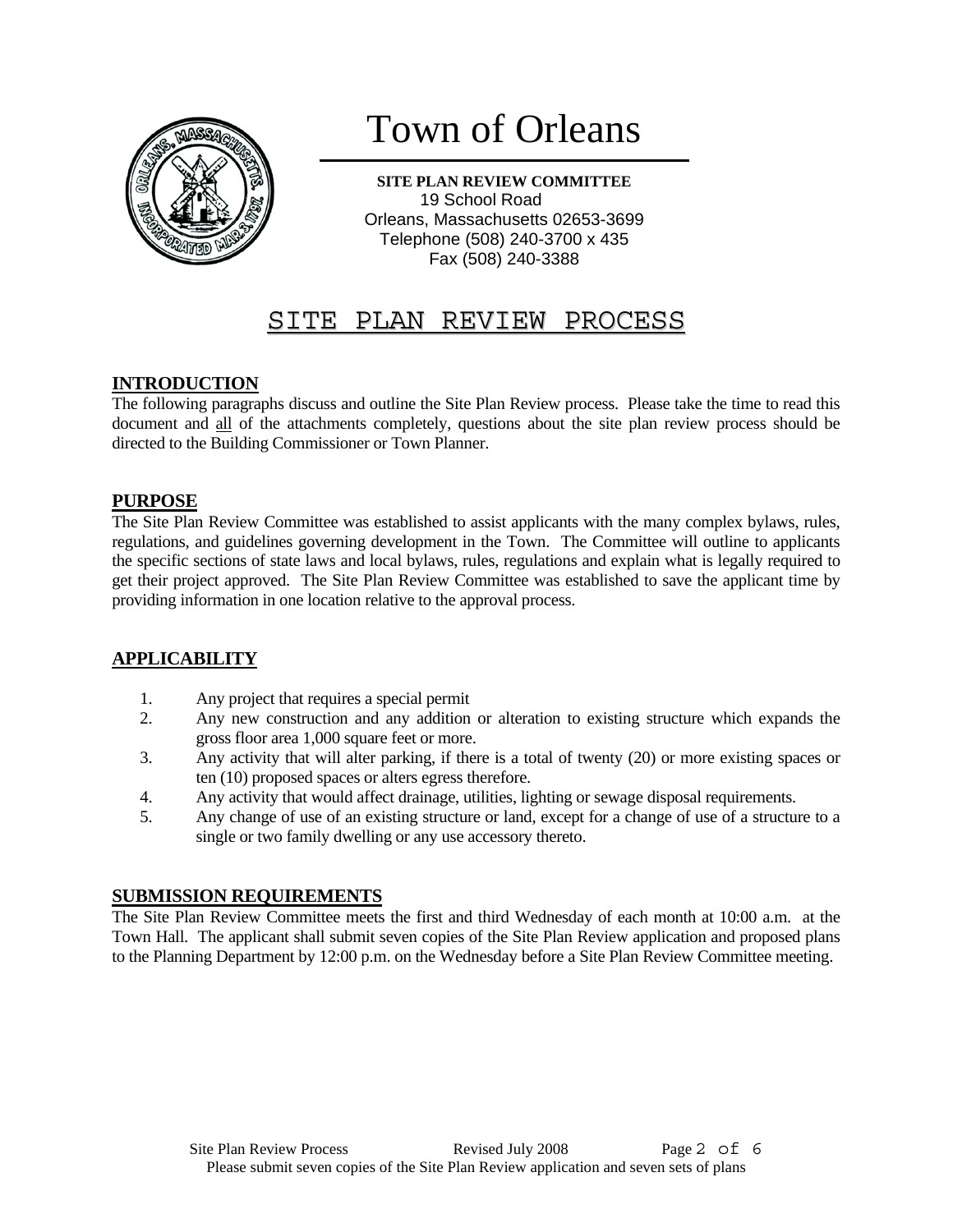#### **COMMITTEE MEMBERS**

The Site Plan Review Committee consists of the following Department Heads or their designee:

Building, Health, Conservation, Planning, Water, Fire & Highway Manager

The Committee meets on an as-needed basis. Half hour appointments are scheduled for informal reviews; one hour appointments are scheduled for formal reviews. The Site Plan Review Process is shown graphically in Figure 1.

#### **INFORMAL REVIEW**

Applicants should consult with the Building Commissioner to see if an informal review will be required. This informal review often requires less detailed plans. Use of a marked-up existing site plan or Assessors map is acceptable. The goal of the Informal Review is to inform the applicant of all applicable regulatory requirements. This could save the applicant engineering and/or surveying fees for plans and other expenses. Informal reviews must be submitted to the Planning Department by 12:00 p.m. on the Wednesday before a scheduled Site Plan Review Committee meeting.

#### **FORMAL REVIEW**

If the Building Commissioner requires a formal site plan the applicant should retain a registered professional engineer or land surveyor to prepare a site plan. Information required on the plan is specified in section §164-33.IV.B of the Orleans Zoning Bylaws. Applicants may request, in writing, a waiver from any of the requirements. The committee can vote to waive a requirement of the site plan, if there is a valid reason for the waiver.

The Site Plan Review Committee views each project on a case by case basis, each on its own merits. It is highly recommended that the applicant, the owner of the property, (if different from the applicant) and the applicant's engineer and/or surveyor be present at the Site Plan Review meeting to avoid delays, communication problems, or because decisions or information could not be made/given because the proper persons were not present.

When the Site Plan Review Committee reviews a project, it must look at the entire lot, not just a small portion thereof. As an example, if the building/lot contains 4 enterprises and one of those enterprises changes in use, the committee must review the parking/sewer/water demands, etc. of all enterprises, not just the proposed use.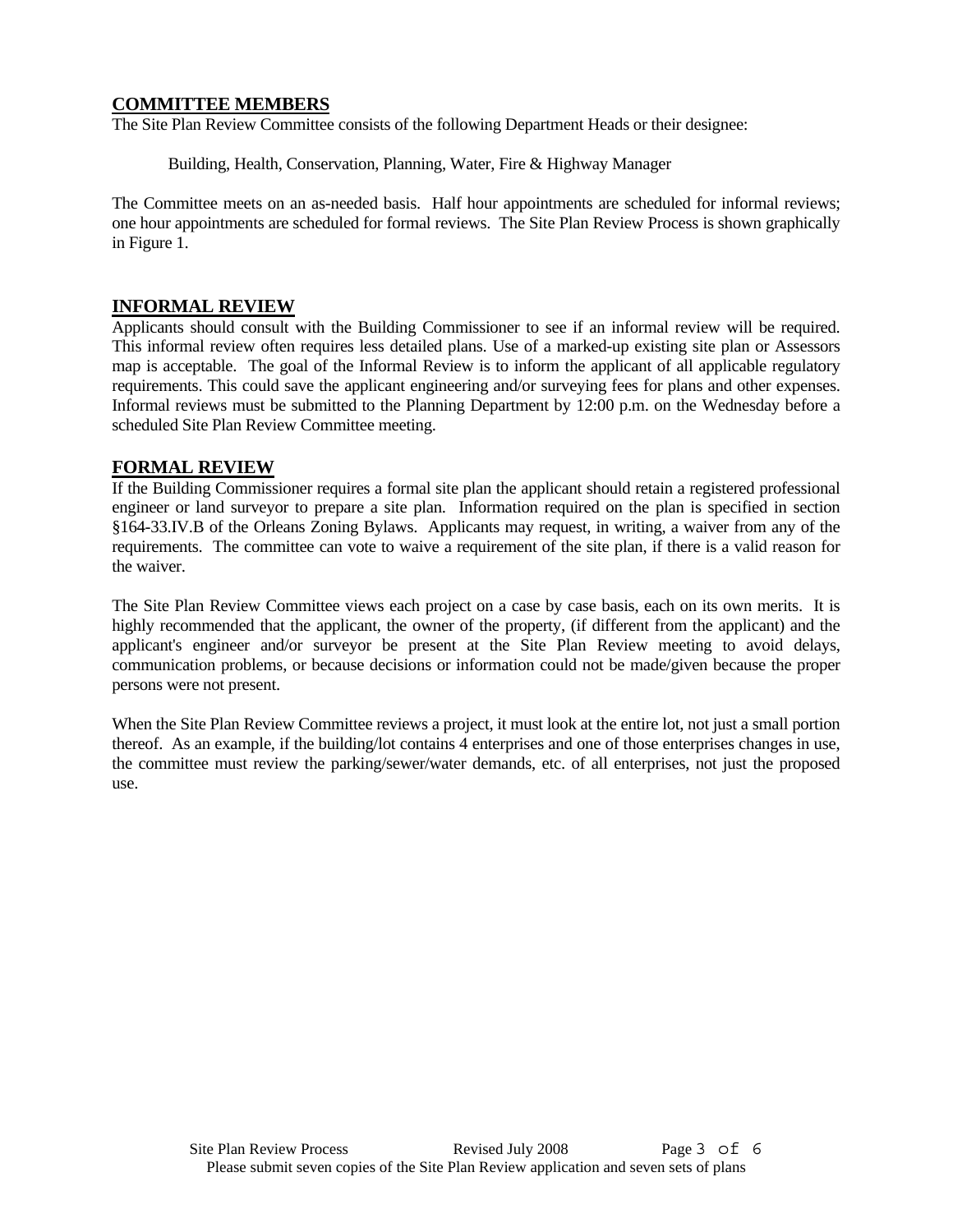### **FIGURE 1**

### **SITE PLAN REVIEW PROCESS FLOW DIAGRAM**

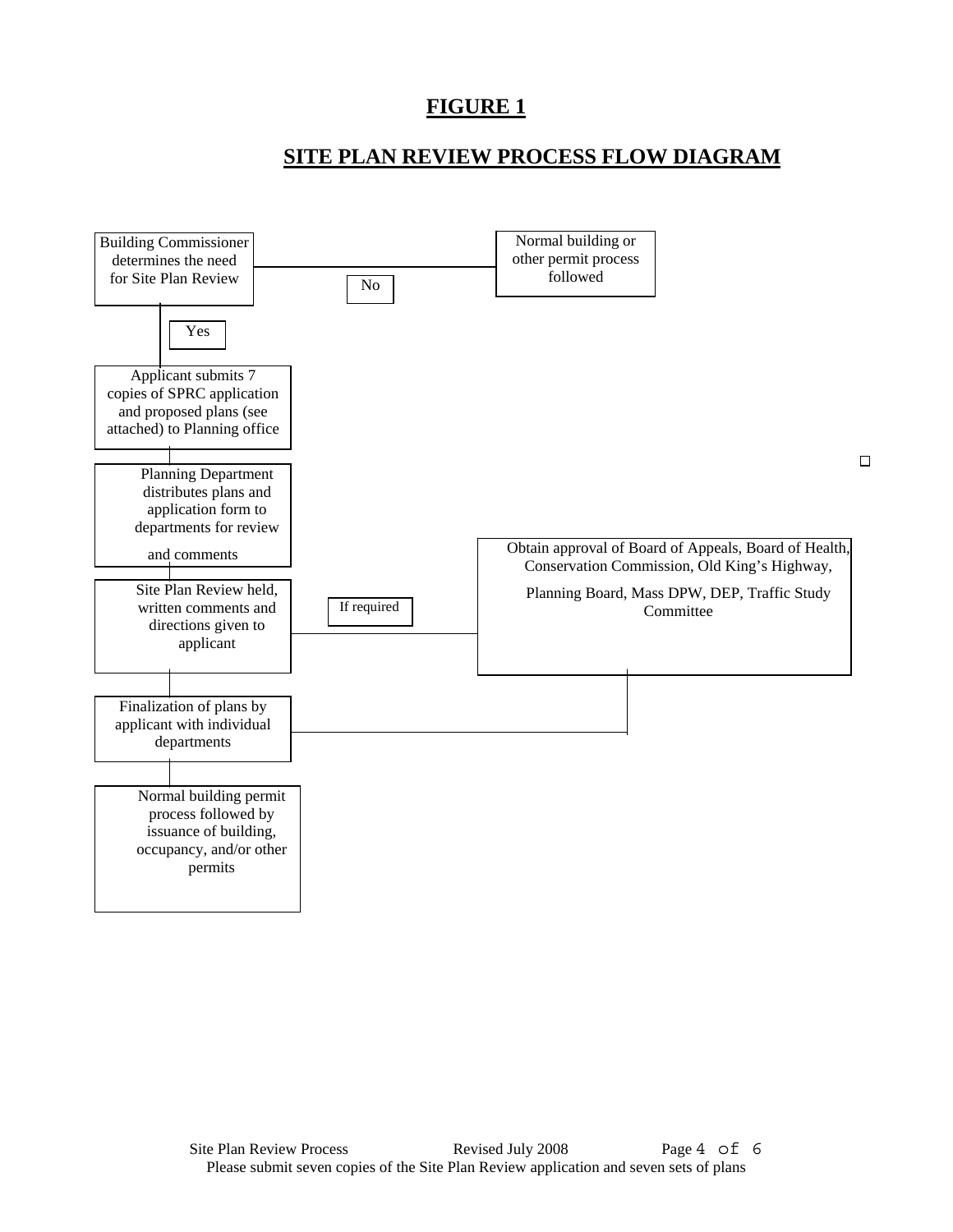# *Town of Orleans Water Department*



19 School Road Orleans, MA 02653 Telephone: 508-255-1200 Fax: 508-240-3702

Louis A. Briganti, Superintendent Board of Water Commissioners

#### **Water Department regulations for service installations – abbreviated\***

- 1. All site plans submitted for proposed water service must clearly indicate the location of all existing or proposed utilities – gas, electric, etc.
- 2. All site plans submitted for proposed water service must clearly indicate the location of the existing or proposed septic system
- 3. All other utilities, public or private, must maintain an underground minimum distance of 5 feet horizontally from the proposed or existing water line or water main
- 4. Septic systems, including all components, must maintain a 10 foot separation from the water line
- 5. Large plantings shall not be placed on top of the water service
- 6. Service pipe going under structures must be sleeved
- 7. Services cannot go through retaining walls
- 8. Water services must be installed by a Contractor approved by the Town of Orleans
- 9. An application & an approved site plan for the installation or relocation of a water service must be filed with the Water Department prior to the start of work
- 10. A copy of an approved road opening permit must be submitted prior to all water related work.
- 11. The location of the water meter must be reasonably accessible at all times and provide protection from freezing at all times.

\*A complete copy of the rules and regulations for the installation of water service is available at the Town of Orleans Water Department.